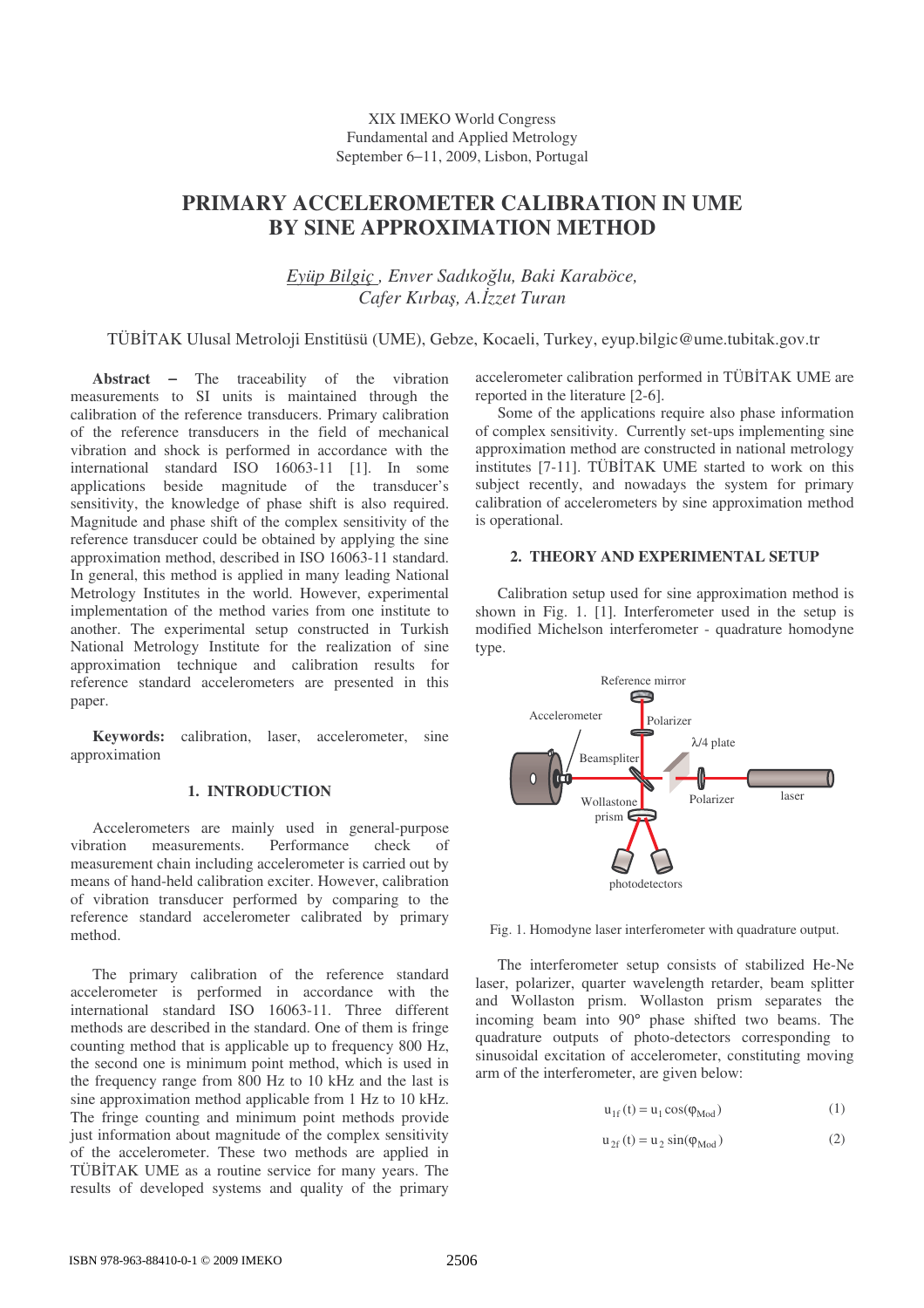The experimental setup for sine approximation method is given in Fig. 2. The sinusoidal signal from a signal generator is applied to the electrodynamics exciter by means of power amplifier. This leads to the linear vibration of the exciter's moving head at the frequency (f) of the electrical signal applied from the signal generator. As a result the accelerometer mounted on the top of the moving head of the exciter also vibrates at the same frequency being exposed to the acceleration with the amplitude â. Acceleration amplitude could be adjusted to any required level by varying the amplitude of electrical signal applied through signal generator and power amplifier.

The output of the accelerometer is measured by the conditioning amplifier in mV. In order to obtain the sensitivity of the accelerometer in  $pC/ms^{-2}$ , the value of a conversion factor of conditioning amplifier is required. This value for charge amplifier is determined in mV/pC unit. Therefore, it is advised to calibrate charge amplifier before accelerometer calibration. Distortion meter is used for measuring of a total harmonic distortion.



Fig. 2. Experimental setup for sine approximation method

One of the critical parts of the calibration set-up is signal-processing chain. The amplitude resolution and sampling rate shall be sufficient for calibration in the intended amplitude range with the uncertainty specified in ISO 16063-11 standard. Typically, an amplitude resolution higher than 10 bits is used for the accelerometer output and for the interferometer quadrature output signals; a resolution of more than 8 bits is sufficient [1].

In addition, synchronous sampling of the quadrature outputs of photo-detectors and accelerometer is required. The sampled series of outputs of photo-detectors and accelerometer are  $\{u_{1f}(t_i)\}\$ ,  $\{u_{2f}(t_i)\}$  and  $\{u_a(t_i)\}$  respectively. The sampling process shall start and end at the same points of the time. Sampling takes place during measurement

period  $t_0 < t < t_0+T_{meas}$  and sampling interval  $\Delta t = t_{i+1} - t_i$  is constant.

Magnitude and phase shift of the accelerometer sensitivity and modulation are obtained from modulation phase values by the following steps. Modulation phase values,  $\varphi_{\text{Mod}}(t_i)$  are obtained from the sampled interferometer signal  $\{u_{1f}(t_i)\}$  and  $\{u_{2f}(t_i)\}$  using the following relationship.

$$
\varphi_{\text{Mod}}(t_i) = \arctan\left(\frac{u_{1f}(t_i)}{u_{2f}(t_i)}\right) + n\pi
$$
\n(3)

Here n is an integer number and it is chosen as  $n = 0, 1, 2, \ldots$  in order to avoid discontinues of modulation phase values  $\{\varphi_{\text{Mod}}(t_i)\}\$  for the values n $\pi$ . This is called as phase unwrapping process and some of the algorithms related for that are reported in literature [11, 12].

The modulation phase values obtained experimentally describe the signal form which is used for calculation of acceleration that accelerometer exposed. However this information is not sufficient for direct calculation of acceleration. Therefore, obtained series of modulation phase values is approximated by solving N+1 equations for the three unknown parameters, A, B and C using the leastsquares sum method.

$$
\varphi_{\text{Mod}}(t_i) = A \cos(\omega t_i) - B \sin(\omega t_i) + C \tag{4}
$$

where

- $i = 0, 1, ..., N$
- $A = \varphi_M \cos \varphi_s,$
- $B = \varphi_M \sin \varphi_s$ ,
- C : a constant,
- f : the vibration frequency,
- ω : angular frequency,  $ω=2πf$ , in radians,
- $\Omega$ <sub>s</sub> : initial phase angle of the displacement,
- $\varphi_M$ : modulation phase amplitude,
- N+1 : number of samples synchronously taken over the measurement period,  $T_{meas}$

The parameter values of A and B are obtained from the sine approximation process. The modulation phase amplitude,  $\varphi_M$  and the initial phase angle of the displacement,  $\varphi_s$  is calculated from the values of A and B using the formulae given below:

$$
\varphi_M = \sqrt{A^2 + B^2} \tag{5}
$$

$$
\varphi_{\rm s} = \arctan\frac{\rm B}{\rm A} \tag{6}
$$

The amplitude of the acceleration, â that accelerometer exposed and the initial phase angle of the acceleration,  $\varphi$ <sub>a</sub> are calculated from the modulation phase amplitude,  $\varphi_M$  and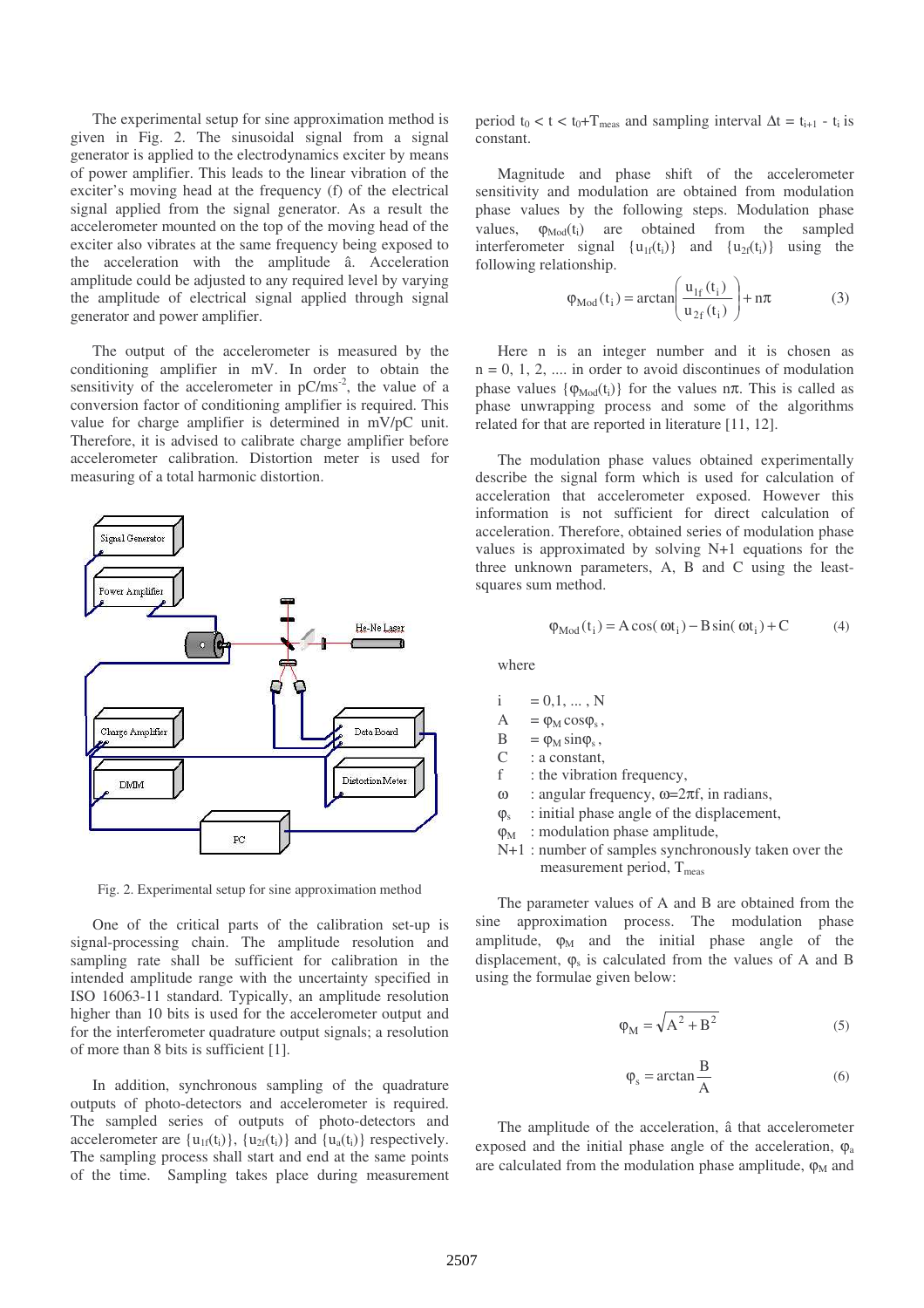the initial phase angle of the displacement,  $\varphi_s$  using the formulae given below:

$$
\hat{a} = \pi \lambda f^2 \varphi_M \tag{7}
$$

$$
\varphi_a = \varphi_s + \pi \tag{8}
$$

The series of the sampled accelerometer output values,  $\{u_a(t)\}\$ are also approximated by the sine approximation method used for series of modulation phase values. The accelerometer output,  $u(t)$  is then rewritten as the following:

$$
u(ti) = Au cos(\omega ti) - Bu sin(\omega ti) + Cu, \qquad (9)
$$

where

 $A_u = \hat{u} \cos \varphi_u$ ,  $B_u = \hat{u} \sin \varphi_u$ ,  $C_u$  : a constant,<br> $\hat{u}$  : amplitude : amplitude of accelerometer output,  $\varphi_u$  : output initial phase angle,

The amplitude of the accelerometer output, û and output initial phase angle,  $\varphi_u$  are calculated from the values of  $A_u$ and  $B<sub>u</sub>$  obtained by means of sine approximation method, using the following formulae:

$$
\hat{\mathbf{u}} = \sqrt{A_u^2 + B_u^2}
$$
 (10)

$$
\varphi_{u} = \arctan \frac{B_{u}}{A_{u}} \tag{11}
$$

The magnitude of complex sensitivity  $S_a$  and phase shift ∆ϕ of the accelerometer are calculated from magnitude of acceleration and initial phase angles obtained by using sine approximation method, using the formulae given below:

$$
S_a = \frac{\hat{u}}{\hat{a}}\tag{12}
$$

$$
\Delta \phi = (\phi_u - \phi_a) = (\phi_u - \phi_s - \pi) \tag{13}
$$

#### **3. MEASUREMENT RESULTS AND ANALYSIS**

The schematic of measurement setup is shown in Fig. 2, while the view of the realized experimental set-up is presented in Fig. 3. Brüel & Kjaer type 8305 back-to-back reference standard accelerometer was used during the measurements. The applicable frequency range of the ISO 16063-11 is stated as 1 Hz to 10 kHz. Two different vibration exciters are used for the calibrations in full frequency range. The experimental results presented in this paper are obtained in mid and high frequency range where Brüel & Kjaer type 4809 exciter was used for generation of mechanical vibrations. Commercially available 8 channels data acquisition card with sampling rate of 10 MS/s was used for data collection and sampling.



Fig. 3. View of experimental setup for sine approximation method

DC component of the signal from photo detectors were removed by the amplifier connected to them. Quadrature signals from photo detectors and accelerometer output signal over charge amplifier were sampled synchronously and equidistantly recorded into a PC. A typical waveform of the quadrature signal is shown in Fig. 4.



Fig. 4. Some part of quadrature signal from photo detectors for 160 Hz vibration frequency. upper trace from photodetector  $1$ ,  $u_{1f}(t_i)$ lower trace from photodetector 2,  $u_{2f}(t_i)$ 

Due to the misalignment of interferometer and difference between gains of photo-detector channels and deviation from 90° between two beams, the quadrature output deviates from exact circle. The correction algorithm described in reference [13] and used during signal processing can be explained simply as the following. The distorted coordinates of the circle can be written as:

$$
u_1^d = u_1 + p \t\t(14)
$$

$$
u_2^d = \frac{1}{r} (u_2 \cos \alpha - u_1 \sin \alpha) + q, \qquad (15)
$$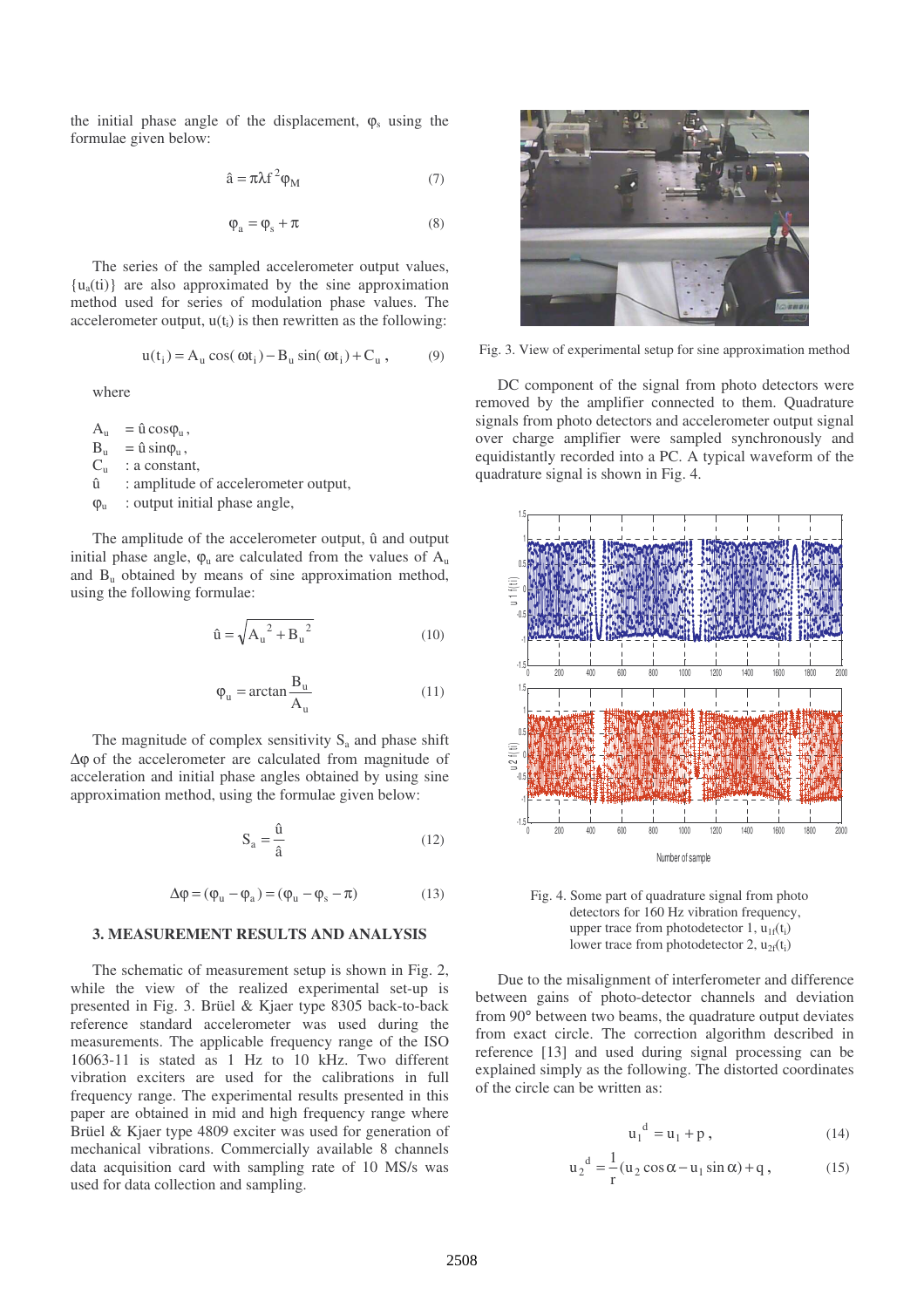where

| $u_{1d}$ , $u_{2d}$ : sampled data from photo detector, (distorted |
|--------------------------------------------------------------------|
| x and y coordinates of the circle respectively)                    |

- p : offset from axis x,
- q : offset from axis y,
- r : gain ratio of photo detector channels,
- α : quadrature error for reference signal, i.e. deviation from 90°

Equation for a circle with the radius of R can be described by distorted x and y coordinates as the following:

$$
(u_1^d - p)^2 + \left[ \frac{(u_2^d - q)r + (u_1^d - p)\sin \alpha}{\cos \alpha} \right]^2 = R^2
$$
 (16)

The equation (16) can be rewritten as below with the new parameters in terms A, B, C, D and E.

$$
(Au_1^{d^2} + Bu_2^{d^2} + Cu_1^{d^2}u_2^{d^2} + Du_1^{d} + Eu_2^{d}) = 1, \qquad (17)
$$

where

$$
A = (R2 cos2 \alpha - p2 - r2 q2 - 2rpq sin \alpha)-1
$$
  
\nB = Ar<sup>2</sup>  
\nC = 2Arsin  $\alpha$   
\nD = -2A(p + rq sin \alpha)  
\nE = -2Ar(rq + psin \alpha)

Those signals were corrected applying series of equations from (14) to (17) by using least-square method. In order to reproduce photo detector output signal with the radius R, algorithm presented in reference [14] is used. The signals obtained from correction process are presented in Fig. 5.



Fig. 5. Quadrature output of interferometer

- ∇∇∇ : Raw data obtained from measurements
- ∗∗∗ : Corrected data after Heydemann algorithm
- ••• : Normalized data to the radius R after
	- application of Kasa algorithm.

The modulation phase value is calculated based on the equation (3). The corrected modulation phase value obtained from corrected photo detector output signals are shown in Fig. 6. It is clear from Fig. 6 that modulation phase value varies within the range from  $\pi/2$  to  $-\pi/2$ .

The amplitude of the displacement and therefore the amplitude of acceleration is calculated form the modulation phase values applied phase unwrapping routine. Obtained displacement signal is presented in Fig. 7. The sine approximation method is also applied to the displacement signal calculated in accordance to the equation (3). Calculated displacement is straight line in blue and sine approximated signal is straight line in red color. Blue straight line presenting the displacement is not seen clearly because of the good agreement between calculated and sine approximated displacement graph. The modulation phase amplitude,  $\varphi_M$  and the initial phase angle of the displacement,  $\varphi_s$  are calculated from the values of A and B using equations (7) and (8).



Fig. 6. Corrected modulation phase values obtained from corrected photo detector output signals



Fig. 7. Displacement signal vs. time obtained by sine approximation method. Calculated displacement is straight line in blue and sine approximated signal is dashed line in red

The sampled accelerometer output signal,  $\{u_a(t)\}\$ and its sine approximated signal is shown in Fig 8.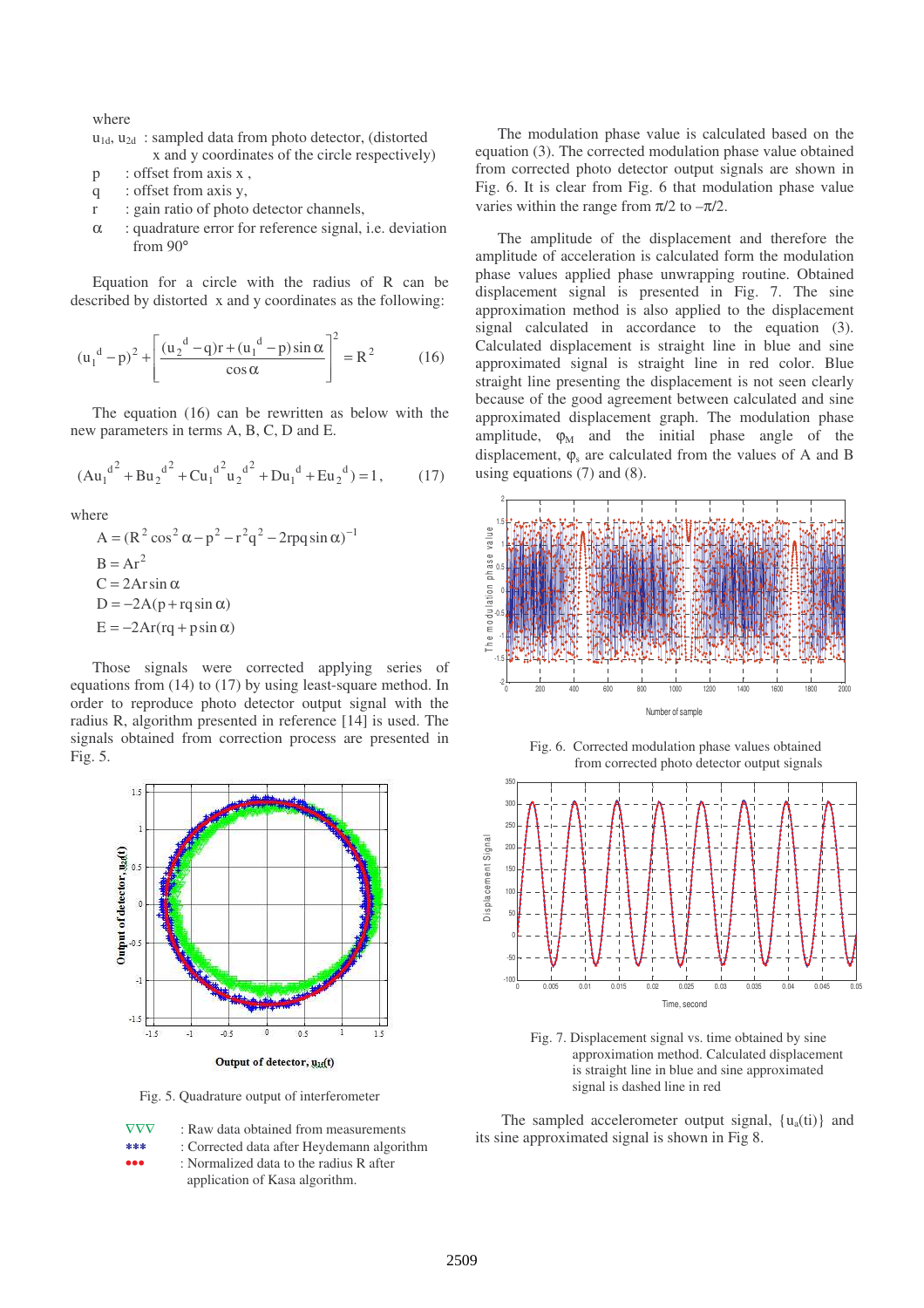

Fig. 8. Accelerometer output signal. Sampled value is straight-line in blue and sine approximated signal is straight-line in red.

The accelerometer output amplitude, û and the initial phase angle of the acceleration,  $\varphi_{\mu}$  are calculated from the values of  $A_u$  and  $B_u$  using equations (10) and (11). Finally, all the parameters required for the determination of the magnitude and phase shift of the complex sensitivity of the accelerometer are obtained using the equations (12) and (13). The obtained magnitude of the sensitivity is given in Fig. 9.



Fig. 9. Magnitude of complex sensitivity vs. frequency

### **4. DISCUSSION OF MEASUREMENT RESULTS**

Capabilities of TÜBTAK UME for primary calibrations of accelerometers cover all three methods described in ISO 16063-11 standard. The results of calibrations performed by sine approximation method were compared with those obtained by fringe counting and minimum point method in the frequency range from 40 Hz to 5 kHz. As one can see from graph on Fig. 9 all values are in reasonable agreement.

ISO 16063-11 standard provides general survey on uncertainty components to be included in the uncertainty budget for magnitude and phase calibration. Careful evaluation of all uncertainty components specified in the standards resulted in the expanded uncertainty from 0,5% to 1,0% for the magnitude of the complex sensitivity in the whole applicable frequency range. Expanded uncertainty for phase calibration varies from 0,5° to 1,0° depending on a frequency of calibration.

Few systematic effects on the measurements results were evaluated by performing additional investigations. The effect of the hum and noise on the displacement for the frequencies starting from 4000 Hz was investigated and reported in [15]. Similar work was carried out at TÜBTAK UME to evaluate an effect of the hum and noise at moderate acceleration of 50 m/s<sup>2</sup> for the 5000 Hz vibration frequency. The photo detector output signal for 100 ms duration is shown in Fig. 10. In order to get the frequency component of the time signal, FFT analysis was carried out. Obtained spectrum is shown in Fig. 11.



Fig. 10. Photo detector output signal obtained at about 50 m/s<sup>2</sup> acceleration at 5000 Hz.



Fig. 11. FFT spectrum of the photo detector output signal obtained at about 50 m/s 2 acceleration at 5000 Hz.

The first component of the spectrum is 50 Hz and it clearly seen from Fig. 11. The main peak occurs at 5000 Hz and expanding scale of the graph enables to observe clearly the vibration signal of the 5000 Hz. It is shown in Fig. 12. It is possible to get rid of the effects of drift by low pass filtering. This investigation is not applied to the present work, but left for future work.



Fig. 12. 5000 Hz vibration motion affected by drift.